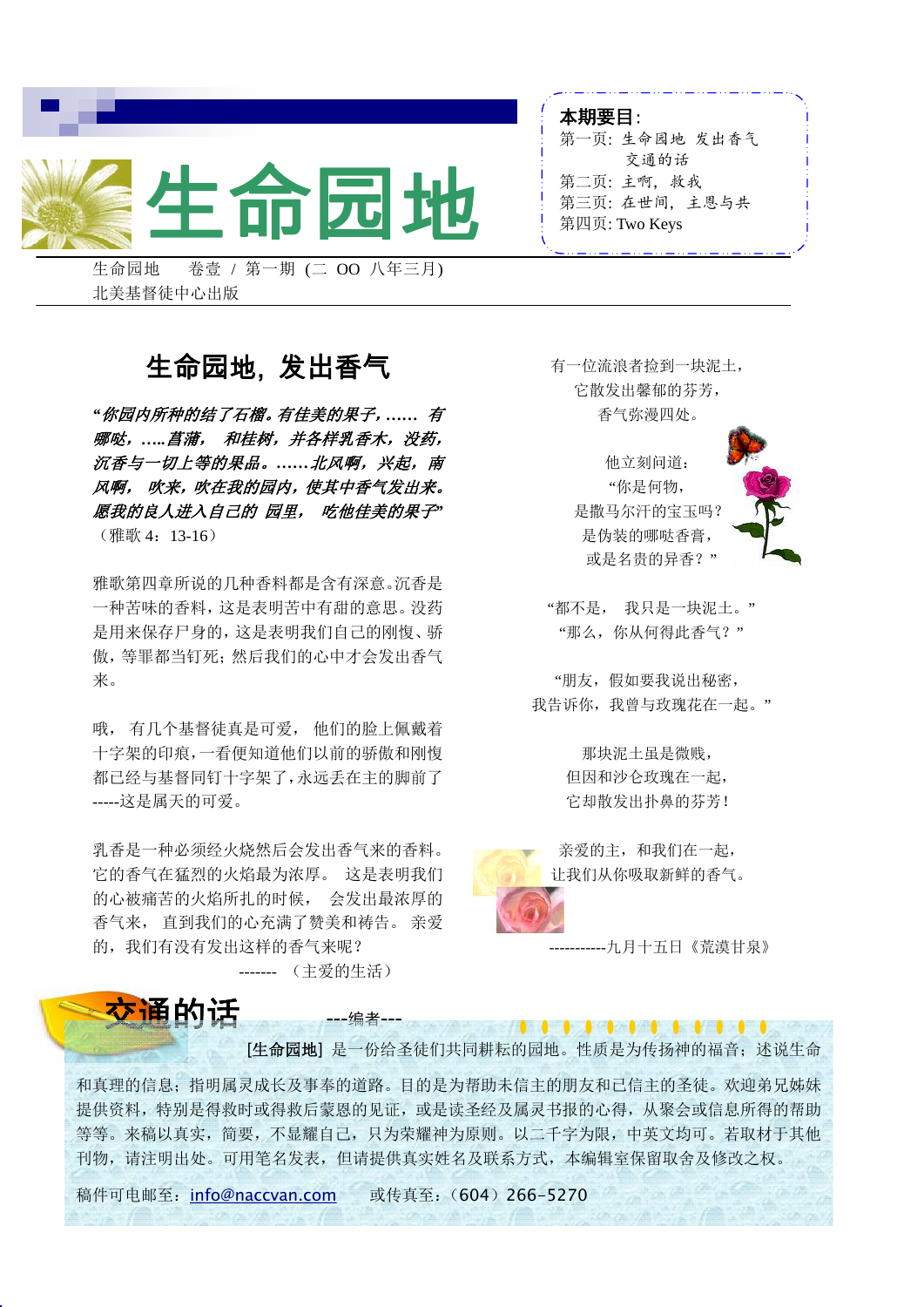

主啊, 救我

玲

只因见风甚大,就害怕,将要沉下去,便喊着说,'主啊,救我!。'耶稣赶紧伸手拉住他…他们上了船,风就住了。 在船上的人都拜他,说:你真是神的儿子了。(马太福音十四章\_30-33 节)

年初我在回国之前,去古巴旅游了一个星期,那真是非常的兴奋,我是一个狂热旅行的人,利用一切可能 并可行的机会去旅行,这也许也是一个主要原因之一我为什么会一个人来到温哥华。古巴比较神秘,一定要去看 一眼,古巴虽然落后得像是国内七十年代末的景象,但是这个岛国很美,断墙残垣的美,天蓝,水更蓝,海水是 我从来没有见过的一种纯净而耀眼的蓝。那是一个下午,我在海边晒了一下午的太阳,一直看着远处几个年轻孩 子在海里玩。在离海边不近不远的地方,应该是有一个海底沙丘,那些孩子就站在沙丘上,海水只到他们的腰, 而那里的浪又大一些,所以很刺激的在那里迎着浪玩。看得我心里直痒痒,看着太阳也没那么大劲儿了,我就下 海了,冲着沙丘游过去,正好那群孩子他们往回游,我们交叉错过的时候还跟我说,那里的沙丘可好玩了。我就 继续往前游,说实话,我的水性还行,虽然姿势一般,但是一般不会累,正游着,一个浪打过来,打得我呛水了, 我自然而然就拿脚去找那个沙丘,觉得也该游到了,但是没找着,正找着,又一个浪打过来,打得我有点晕,才 觉得这里浪真够大的,呛得我有点慌,我说,算了,往回游吧,等我这一回头,吓我一大跳,才知道自己游出岸 边已经很远了,潮起潮落,当时是下午 4、5 点钟,是开始潮落的时候,退潮的时候海水是往海里拉的,所以顺着 潮落的方向往海里游是很容易就游远的,相反要往岸上游就会很费劲。这时候海浪是一个接一个的向我扑来,我 就被海水呛一次又一次,淹没我一次又一次,我还要使劲地把身子往上伸,要不然我更喘不上气来,海浪把我折 腾得筋疲力尽,更着急的是我逆着潮水的方向游,总觉得自己是原地不动,游了很长时间,海岸还是离我很远, 这时我已经没有多少力气了,我是真慌了,无助了,我就开始喊救命,但是更可怕的是根本就没有人能听得到, 当我喊出来,才发现自己的声音是那么渺小,海浪的声音太大了,离岸又太远了,就连我伸手作挣扎状,人们都 看不到,因为一层一层的浪已经把我淹没了,我一口一口的喝水,这时我已经不是慌了,已经开始有一点绝望了, 因为我已经没有力气了,感觉这时候的浪是越来越凶猛,我一个人在跟浪搏斗,真可以用搏斗这个词来形容了, 几个回合下来就没有力气了,同时还要游,但又总是原地不动,我喊救命,又没有人听得到,这才感觉到了孤独 无助的可怕真是可怕,绝望了,就在这个时候,我想到了主,终于在绝望的时候想到了主,一边机械喊着救命, 一边说,主救救我吧,主救救我吧,主救救我吧,就这么说了三声,我当时就想,再来一个浪,我就真的不行了, 我已经喘不上气来了,就在这个时候,浪真的来了,但是没有盖着我下来,而是从后背推着我,就像是一只手轻 轻地推了我一下,我莫名其妙就出了那个浪群,我来到了浪尖,浪尖是往前推你的,不像刚才一直在浪里,是往 海里拉你,我突然之间就感觉有了一线生的希望,我就开始游,与其说是游,不如说是海水把我冲向了岸,慢慢 地我就觉得脚尖触觉到了沙子,我意识到我可以够着沙滩了,这里很浅了,可以站起来了,但是我已经没有力气 站起来了,这时,旁边过来了一个人,把我拉到了岸上,这时岸上那群男孩就向我吹口哨,说着德语,比划着什 么,我这才发现自己真是狼狈不堪啊,衣衫不整的,其实他们根本不知道我刚才在海里发生的一切,只知道我上 岸的时候衣衫不整,在提醒我。我就索性一下子躺在了沙滩上,当我慢慢挣开眼睛,再次看到那蓝天的时候,只 有一个感受,我又活过来了,没有人知道我刚才经历的一切,那种与死亡去抗争而即将绝望的时候,有只手轻轻 的一推,我就活过来了,这时,我才意识到,是主救了我,主的手轻轻地一推,很奇妙,刚才还是险恶与绝望的 处境,一下子就化为了乌有,进入了一遍宁静与安详。这种感觉难以用言语表达得清楚,这真是一个奇迹,信实 的主,我一祈求他就垂听并施拯救。当时的感觉就是,活着真好,有主真好,但是马上就是一种非常强烈的害怕, 不敢再去回忆刚才发生的一切,太可怕了,生与死之间就是一个浪的界限,一个浪的时间。这之后,很长时间都 不愿意去想,更不想随意地说出来,但是对主的感恩却一直憋在心里,又很想去诉说,所以,我觉得今天是一个 特别好的机会,在这儿让我终于说出所有的经过,所有的感受,感谢主的大能和主的信实,觉得自己是如何的渺 小和无助,区区的海浪,在岸上看着如此美丽的海浪就能夺走我的生命,我一直在无法避免地做着各种各样的错 事,如此卑微的生命竟然值得主的眷顾和怜悯,我感谢主给与我的生命,给与我的一切,我会永远去信主,因为 没有任何东西可以让我用生命来信主。正如经上所记,义人必因信得生。主乃是可称颂的,直到永远,阿门。 -------2007 年终感恩聚会见证

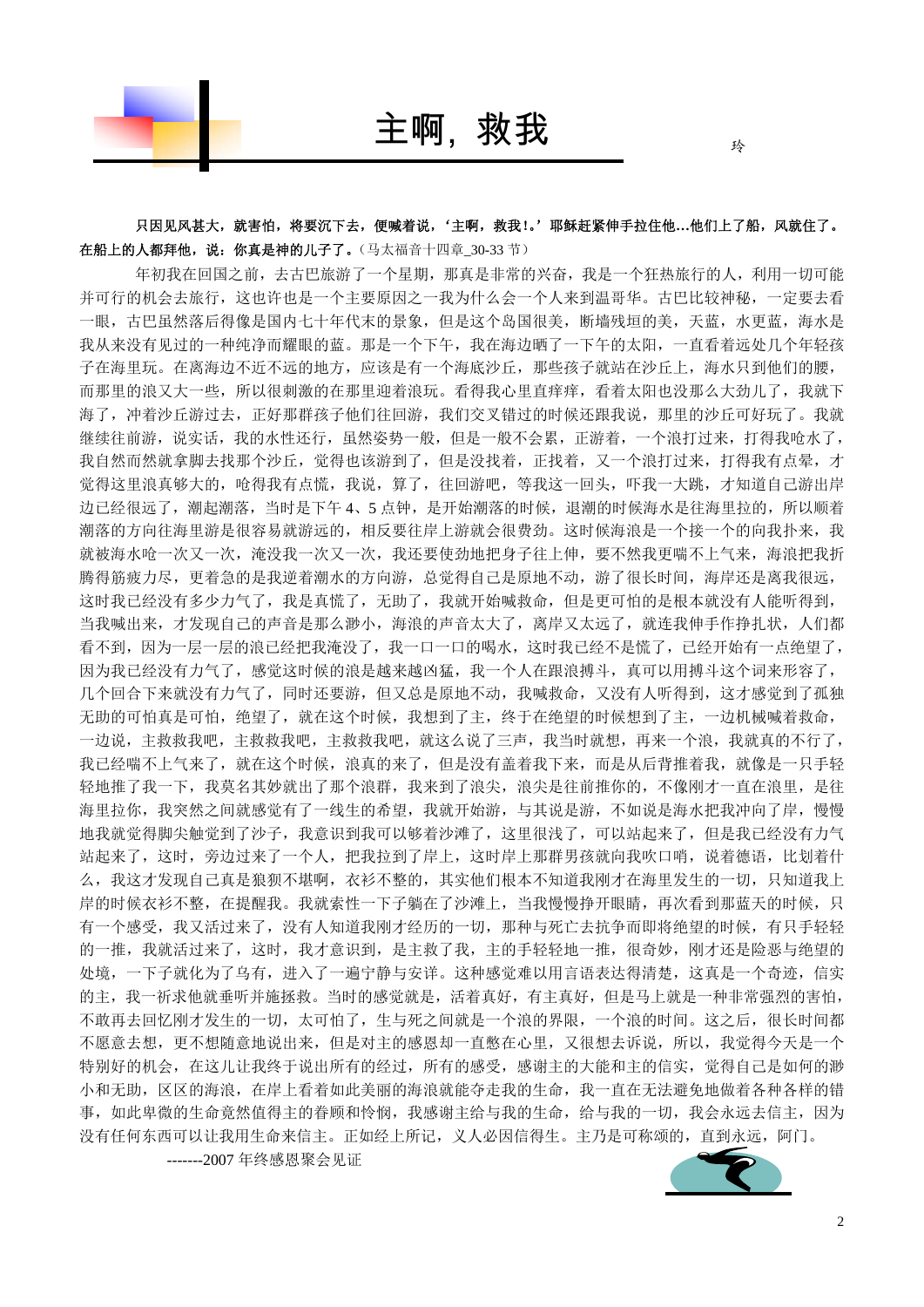

# 在世间, 主恩与共

郑 宏

#### **"**他是我的避难所**,** 是我的山寨**,** 是我的神**,** 是我所倚靠的。**" (**诗篇**91:2)**

 今天, 当我来述说主的恩典时,无限的感慨顿时涌上心头。平安, 喜悦, 和那感激的心情无法用话语来表达。 2007年,我基本上都在成人高中学习英文,主的恩典时时地在跟随着我,当我回顾那时的经历,那时的情景,点 点滴滴依然是那么的真切。

2007年3月期间,我当时在成人高中报了两门课,平时压力很大,同时面对两门课,对我来说也非常不容易。 可就在那时,我想报名学习的VCC来信说,我因缺少两门证书,不能够达到护士课程的入学条件。收到信后,我 心情很乱,不知该如何面对在学习两门课的同时,还要抽时间去考到那两门证书。但正在那时,我听到主日早上 有一位年轻弟兄在学习上的交通,让我很受启发,特别是当他与我们一起分享彼得前书一章第6-7节中讲到:"但如 今在百般的试炼中暂时忧愁,叫你们的信心既被试验,就比那被火试验仍然能坏的金子更显宝贵,可以在耶稣基 督显现的时候,得着称赞,荣耀,尊贵。"

 圣经的话真是一个极有力量的鼓舞,我就很快报名参加了温哥华学校教育局办的周末的培训班。记得第一门 课的最后一天,天下了很大的雨,我考完试,准备离开学校时,才发现自己忘了带伞。刚冒雨走了一分钟,浑身 就淋透了。我一边跑,一边想,"坏了,坏了,如果在加上等公共汽车的时间,我一定得淋得像落汤鸡,如果大病 一场,不光下一门证书不能参加学习和考试,成人高中的课程也得耽搁了。"想到这里,我一边冒着雨跑,一边 祷告求主能赐我一个能避雨的地方,最好是离公共汽车站近的地方,因为我知道公共汽车的站牌,只有一个光秃 秃的一个杆子。等我气喘嘘嘘来到汽车站牌前时,我真不敢相信主竟是那样的恩待我,有一小片密密麻麻的小松 树,一个方向地弯成一个不大不小的弧形,在那样大的雨中,下面的地面竟然是干的。我站在树下,也没有一滴 水从上面滴下来。我就这样站在那里,享用着主的恩典,心里充满了对主的感激。虽然在那样的情景下,却成了 我最幸福的时刻。

接下来的一门课考试,对我来说也是比较难。我不光要在9天之内看完近300页的书,还要面对78道考试题。 班上只有我一个中国人,我也是英文最差的一个,老师讲得飞快,上课的时候,我的注意力会累到只看到老师的 舌头在不停地动。那个时候,虽然外面的生活看起来很不平静,但我的内心却意外的平安。一首诗歌在我心里一 直唱: "站住直到试炼过去/站住直到风波平/站住为着主的荣耀/站住与主共得胜。"就这样,我坚持着,因为主给了 我力量。当我以全班第一名的成绩拿到了第二个证书时, 感激的心情难以用话语来表达, 我知道这一切都是主给我 的恩典。

主这样让我去丰丰富富地经历他,经历过这样的试炼,生活真是那么的甜美。我是一个平常人,在生活中, 会有困难,有坎坷,有感情的困惑,有家庭的负担,但是我有主做我的朋友,真是我一生中的福气。记的2007年 10月,我有一次早上去送孩子上学,在往回走的路上,想起学习英文12级的累,考试的压力,明年上学时的学费 问题,又想起自己不能挣钱自立,不知自己何时能摆脱这种困境,觉得自己真得不能过去这个坎,难受的心情无 法述说,但就在那时,当我站在一个十字路口等红绿灯时,又一首诗歌顿时涌入我的心间:"在世间,主恩与共。" 一刹那间,泪水溢满我的眼眶。我举目望天,"阿爸父啊,在世间,唯有你才是我的一切的依靠……"

--2007年终感恩聚会见证